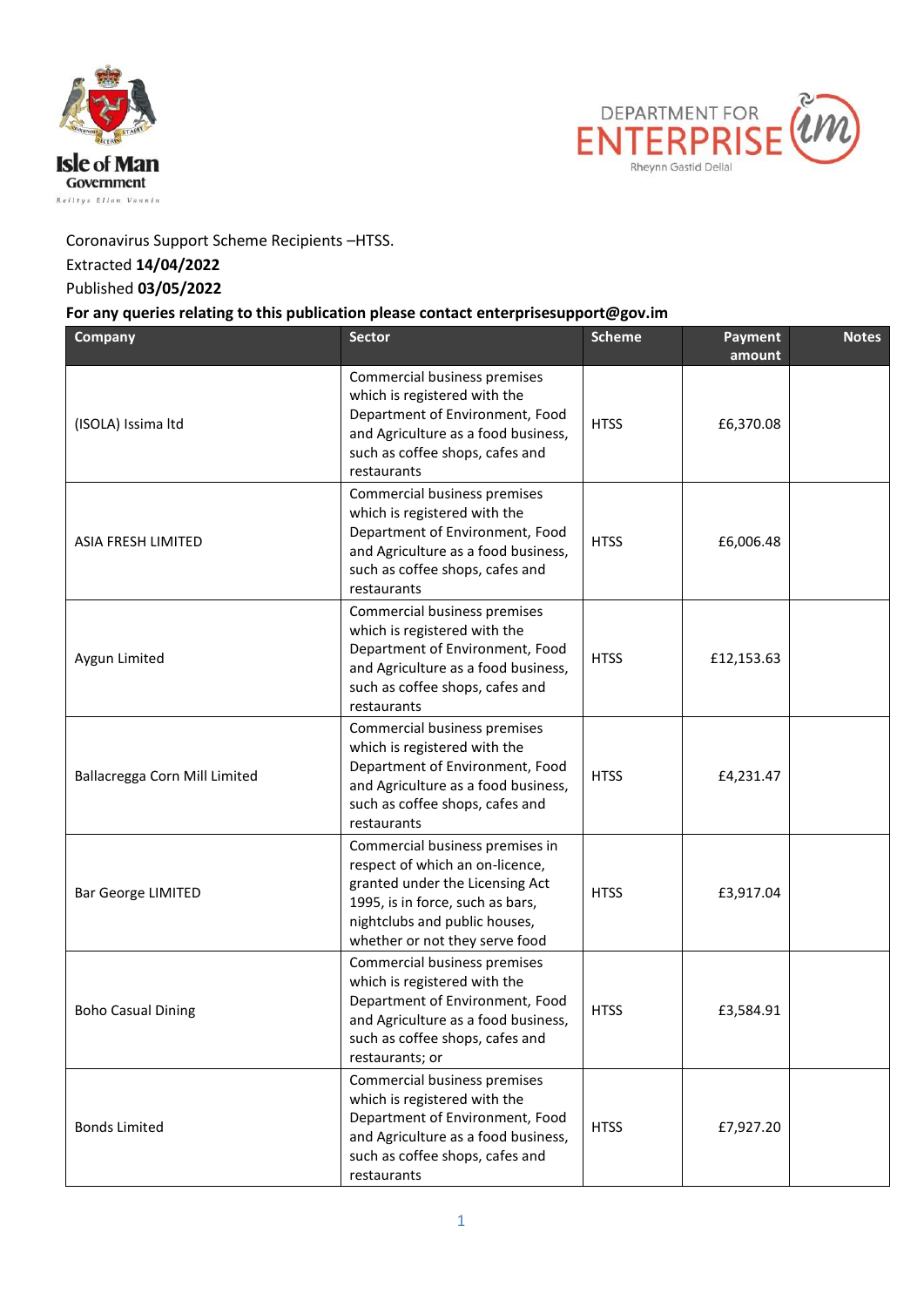| <b>Bonjour Creperie</b>                                      | Commercial business premises<br>which is registered with the<br>Department of Environment, Food<br>and Agriculture as a food business,<br>such as coffee shops, cafes and<br>restaurants                     | <b>HTSS</b> | £3,854.94  |  |
|--------------------------------------------------------------|--------------------------------------------------------------------------------------------------------------------------------------------------------------------------------------------------------------|-------------|------------|--|
| <b>Bordello Limited</b>                                      | Commercial business premises in<br>respect of which an on-licence,<br>granted under the Licensing Act<br>1995, is in force, such as bars,<br>nightclubs and public houses,<br>whether or not they serve food | <b>HTSS</b> | £8,091.72  |  |
| <b>Bravo Foods Limited</b>                                   | Commercial business premises<br>which is registered with the<br>Department of Environment, Food<br>and Agriculture as a food business,<br>such as coffee shops, cafes and<br>restaurants                     | <b>HTSS</b> | £17,545.17 |  |
| Brunch, Bakes, Bubbles & Bites Limited                       | Commercial business premises<br>which is registered with the<br>Department of Environment, Food<br>and Agriculture as a food business,<br>such as coffee shops, cafes and<br>restaurants                     | <b>HTSS</b> | £590.40    |  |
| Buffalo Bowling and Leisure Ltd trading<br>as Pepsi Max Bowl | Commercial business premises<br>which is registered with the<br>Department of Environment, Food<br>and Agriculture as a food business,<br>such as coffee shops, cafes and<br>restaurants                     | <b>HTSS</b> | £26,982.33 |  |
| Cafe Delicious                                               | Commercial business premises<br>which is registered with the<br>Department of Environment, Food<br>and Agriculture as a food business,<br>such as coffee shops, cafes and<br>restaurants; or                 | <b>HTSS</b> | £3,548.25  |  |
| Cafe Delight                                                 | Commercial business premises<br>which is registered with the<br>Department of Environment, Food<br>and Agriculture as a food business,<br>such as coffee shops, cafes and<br>restaurants                     | <b>HTSS</b> | £3,575.40  |  |
| Cannan Ltd                                                   | Commercial business premises<br>which is registered with the<br>Department of Environment, Food<br>and Agriculture as a food business,<br>such as coffee shops, cafes and<br>restaurants; or                 | <b>HTSS</b> | £7,702.68  |  |
| Carsel Ltd The Mitre Hotel                                   | Commercial business premises in<br>respect of which an on-licence,<br>granted under the Licensing Act<br>1995, is in force, such as bars,<br>nightclubs and public houses,<br>whether or not they serve food | <b>HTSS</b> | £17,666.76 |  |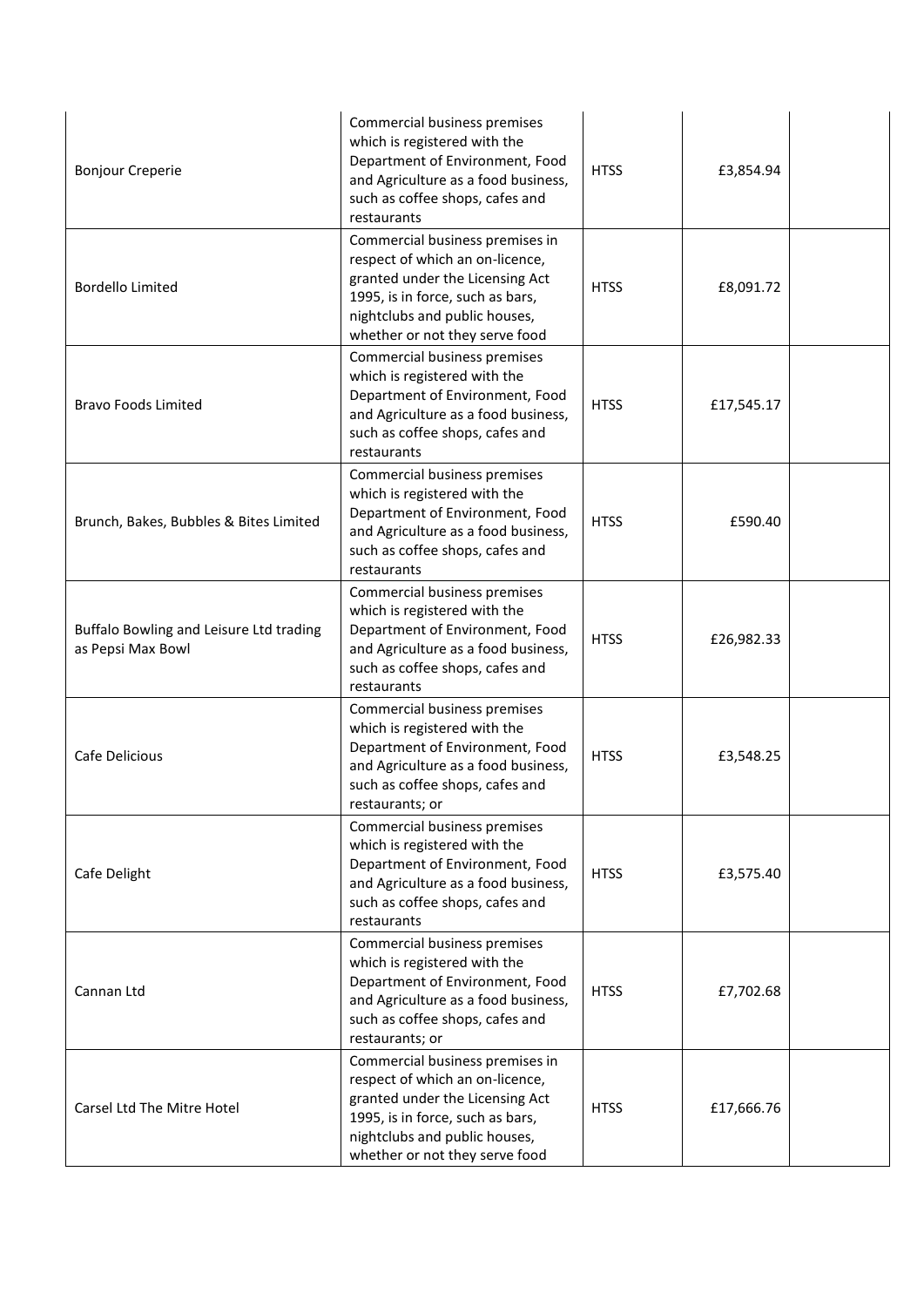| <b>Central Park Limited</b> | Commercial business premises<br>which is registered with the<br>Department of Environment, Food<br>and Agriculture as a food business,<br>such as coffee shops, cafes and<br>restaurants                         | <b>HTSS</b> | £2,582.28  |  |
|-----------------------------|------------------------------------------------------------------------------------------------------------------------------------------------------------------------------------------------------------------|-------------|------------|--|
| Chalis Limited              | Commercial business premises in<br>respect of which an on-licence,<br>granted under the Licensing Act<br>1995, is in force, such as bars,<br>nightclubs and public houses,<br>whether or not they serve food     | <b>HTSS</b> | £5,847.15  |  |
| Choccy Piccy                | Commercial business premises<br>which is registered with the<br>Department of Environment, Food<br>and Agriculture as a food business,<br>such as coffee shops, cafes and<br>restaurants                         | <b>HTSS</b> | £2,689.47  |  |
| Close Leece Farm Limited    | Commercial business premises<br>which is registered with the<br>Department of Environment, Food<br>and Agriculture as a food business,<br>such as coffee shops, cafes and<br>restaurants                         | <b>HTSS</b> | £355.20    |  |
| Coffee Exchange Ltd         | Commercial business premises<br>which is registered with the<br>Department of Environment, Food<br>and Agriculture as a food business,<br>such as coffee shops, cafes and<br>restaurants                         | <b>HTSS</b> | £3,705.24  |  |
| Coffeecraft                 | Commercial business premises<br>which is registered with the<br>Department of Environment, Food<br>and Agriculture as a food business,<br>such as coffee shops, cafes and<br>restaurants                         | <b>HTSS</b> | £1,564.29  |  |
| <b>COMMERCIAL HOTEL</b>     | Commercial business premises in<br>respect of which an on-licence,<br>granted under the Licensing Act<br>1995, is in force, such as bars,<br>nightclubs and public houses,<br>whether or not they serve food; or | <b>HTSS</b> | £6,396.24  |  |
| Conrod Limited              | Commercial business premises<br>which is registered with the<br>Department of Environment, Food<br>and Agriculture as a food business,<br>such as coffee shops, cafes and<br>restaurants                         | <b>HTSS</b> | £10,058.31 |  |
| Conrod's ATBH Ltd           | Commercial business premises<br>which is registered with the<br>Department of Environment, Food<br>and Agriculture as a food business,<br>such as coffee shops, cafes and<br>restaurants                         | <b>HTSS</b> | £2,505.27  |  |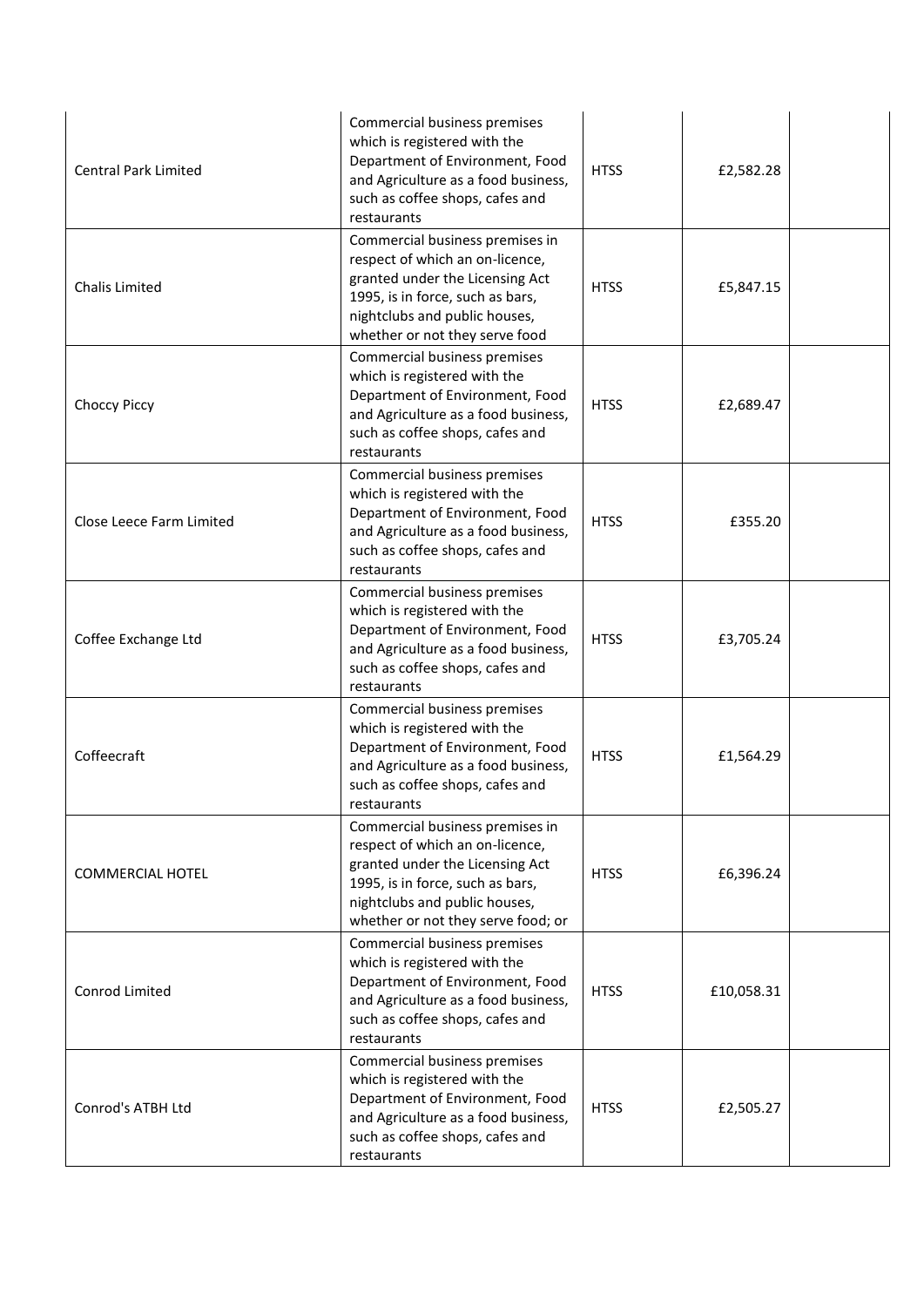| Cosmic Coffee Shop     | Commercial business premises<br>which is registered with the<br>Department of Environment, Food<br>and Agriculture as a food business,<br>such as coffee shops, cafes and<br>restaurants                     | <b>HTSS</b> | £2,670.36  |  |
|------------------------|--------------------------------------------------------------------------------------------------------------------------------------------------------------------------------------------------------------|-------------|------------|--|
| Court Cafe             | Commercial business premises<br>which is registered with the<br>Department of Environment, Food<br>and Agriculture as a food business,<br>such as coffee shops, cafes and<br>restaurants                     | <b>HTSS</b> | £6,199.98  |  |
| Create your shakes Ltd | Commercial business premises<br>which is registered with the<br>Department of Environment, Food<br>and Agriculture as a food business,<br>such as coffee shops, cafes and<br>restaurants; or                 | <b>HTSS</b> | £14,421.30 |  |
| Creative Juices        | Supply chain business which<br>directly supports the businesses<br>listed above                                                                                                                              | <b>HTSS</b> | £625.38    |  |
| Cregneash Cafe Ltd     | Commercial business premises<br>which is registered with the<br>Department of Environment, Food<br>and Agriculture as a food business,<br>such as coffee shops, cafes and<br>restaurants                     | <b>HTSS</b> | £1,202.25  |  |
| Creg-ny-baa            | Commercial business premises in<br>respect of which an on-licence,<br>granted under the Licensing Act<br>1995, is in force, such as bars,<br>nightclubs and public houses,<br>whether or not they serve food | <b>HTSS</b> | £4,461.60  |  |
| <b>CREMA LIMITED</b>   | Commercial business premises<br>which is registered with the<br>Department of Environment, Food<br>and Agriculture as a food business,<br>such as coffee shops, cafes and<br>restaurants                     | <b>HTSS</b> | £18,378.15 |  |
| Davisons ice cream     | Supply chain business which<br>directly supports the businesses<br>listed above                                                                                                                              | <b>HTSS</b> | £5,604.81  |  |
| DEEDEE LIMITED         | Commercial business premises<br>which is registered with the<br>Department of Environment, Food<br>and Agriculture as a food business,<br>such as coffee shops, cafes and<br>restaurants                     | <b>HTSS</b> | £23,323.32 |  |
| <b>DUNCANS DINER</b>   | Commercial business premises<br>which is registered with the<br>Department of Environment, Food<br>and Agriculture as a food business,<br>such as coffee shops, cafes and<br>restaurants; or                 | <b>HTSS</b> | £3,287.61  |  |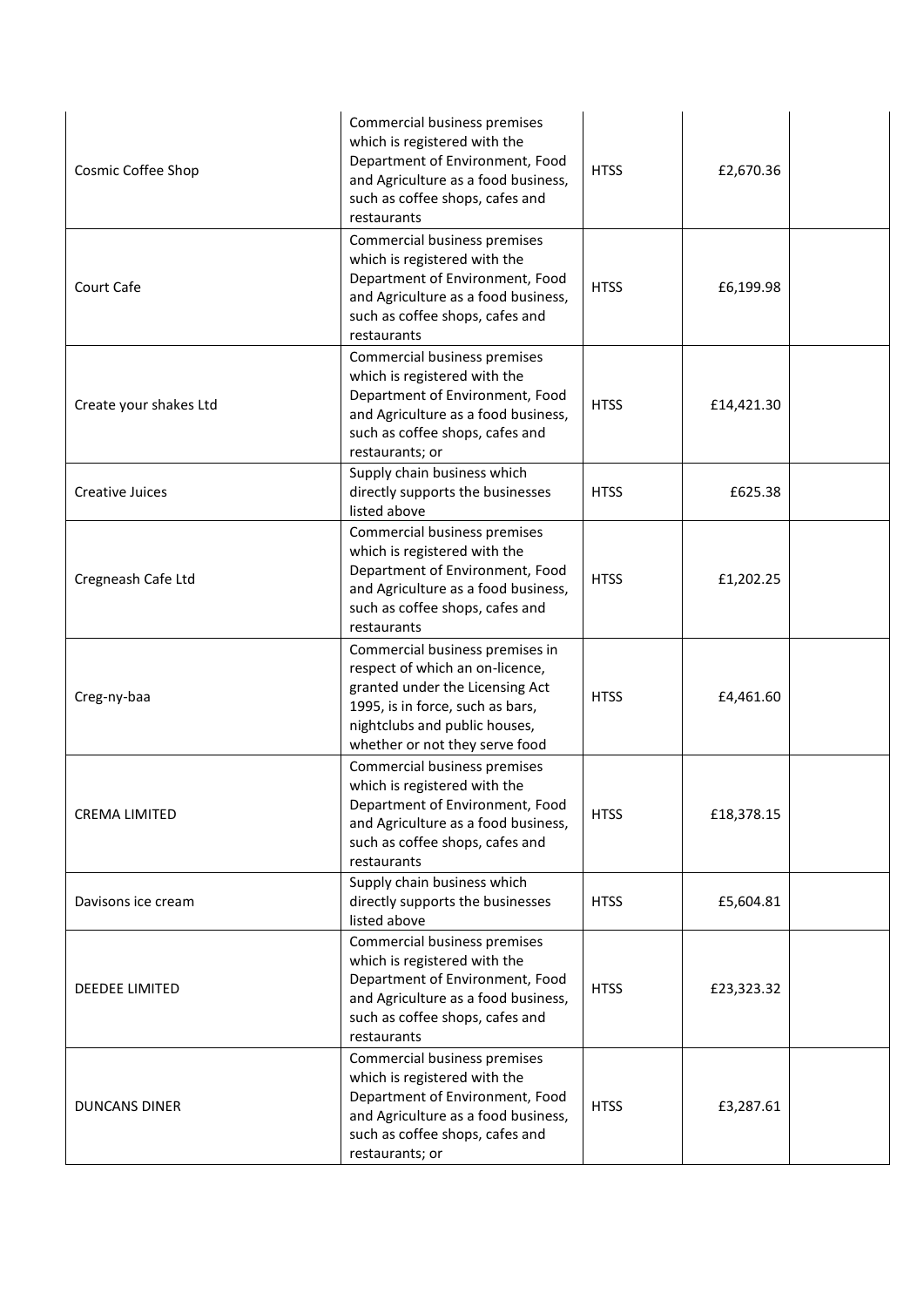| EAT LTD                          | Commercial business premises<br>which is registered with the<br>Department of Environment, Food<br>and Agriculture as a food business,<br>such as coffee shops, cafes and<br>restaurants                     | <b>HTSS</b> | £5,407.74  |  |
|----------------------------------|--------------------------------------------------------------------------------------------------------------------------------------------------------------------------------------------------------------|-------------|------------|--|
| <b>ENZO'S RESTAURANT</b>         | Commercial business premises<br>which is registered with the<br>Department of Environment, Food<br>and Agriculture as a food business,<br>such as coffee shops, cafes and<br>restaurants; or                 | <b>HTSS</b> | £2,877.48  |  |
| <b>Exit Strategy Limited</b>     | Other                                                                                                                                                                                                        | <b>HTSS</b> | £6,689.97  |  |
| <b>Extra Fancy Limited</b>       | Commercial business premises<br>which is registered with the<br>Department of Environment, Food<br>and Agriculture as a food business,<br>such as coffee shops, cafes and<br>restaurants                     | <b>HTSS</b> | £8,775.00  |  |
| Fancy a Coffee Limited           | Commercial business premises<br>which is registered with the<br>Department of Environment, Food<br>and Agriculture as a food business,<br>such as coffee shops, cafes and<br>restaurants                     | <b>HTSS</b> | £41,314.17 |  |
| <b>Flavours Indian Cuisine</b>   | Commercial business premises<br>which is registered with the<br>Department of Environment, Food<br>and Agriculture as a food business,<br>such as coffee shops, cafes and<br>restaurants                     | <b>HTSS</b> | £2,877.48  |  |
| FLS Limited T/A Filbey's         | Commercial business premises<br>which is registered with the<br>Department of Environment, Food<br>and Agriculture as a food business,<br>such as coffee shops, cafes and<br>restaurants                     | <b>HTSS</b> | £4,433.76  |  |
| <b>Foraging Vintners Limited</b> | Commercial business premises<br>which is registered with the<br>Department of Environment, Food<br>and Agriculture as a food business,<br>such as coffee shops, cafes and<br>restaurants                     | <b>HTSS</b> | £2,776.89  |  |
| Glenview Limited t/a Cafe Red    | Commercial business premises<br>which is registered with the<br>Department of Environment, Food<br>and Agriculture as a food business,<br>such as coffee shops, cafes and<br>restaurants                     | <b>HTSS</b> | £3,035.73  |  |
| <b>GM Queens Limited</b>         | Commercial business premises in<br>respect of which an on-licence,<br>granted under the Licensing Act<br>1995, is in force, such as bars,<br>nightclubs and public houses,<br>whether or not they serve food | <b>HTSS</b> | £4,046.64  |  |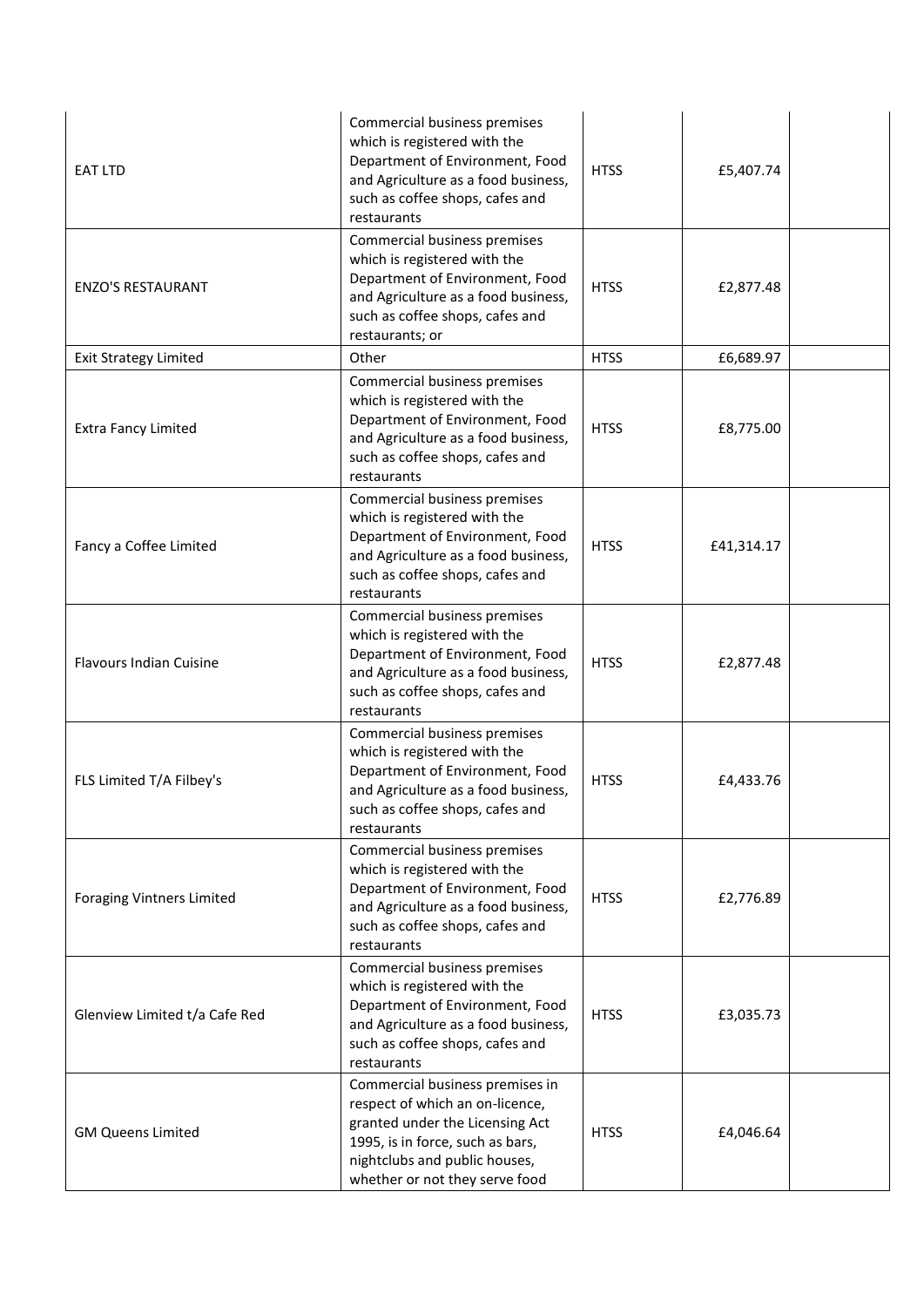| Good Stuff restaurants ItD                    | Commercial business premises in<br>respect of which an on-licence,<br>granted under the Licensing Act<br>1995, is in force, such as bars,<br>nightclubs and public houses,<br>whether or not they serve food | <b>HTSS</b> | £9,848.28   |  |
|-----------------------------------------------|--------------------------------------------------------------------------------------------------------------------------------------------------------------------------------------------------------------|-------------|-------------|--|
| Gradely Holdings Ltd t/a The Outback          | Commercial business premises in<br>respect of which an on-licence,<br>granted under the Licensing Act<br>1995, is in force, such as bars,<br>nightclubs and public houses,<br>whether or not they serve food | <b>HTSS</b> | £7,673.28   |  |
| <b>Gurgur Limited</b>                         | Commercial business premises<br>which is registered with the<br>Department of Environment, Food<br>and Agriculture as a food business,<br>such as coffee shops, cafes and<br>restaurants                     | <b>HTSS</b> | £10,564.32  |  |
| H&B Wholesale Limited                         | Supply chain business which<br>directly supports the businesses<br>listed above                                                                                                                              | <b>HTSS</b> | £101,028.51 |  |
| Harbour Lights at the Sefton                  | Commercial business premises<br>which is registered with the<br>Department of Environment, Food<br>and Agriculture as a food business,<br>such as coffee shops, cafes and<br>restaurants                     | <b>HTSS</b> | £29,419.62  |  |
| Harbour View Bistro Limited                   | Commercial business premises<br>which is registered with the<br>Department of Environment, Food<br>and Agriculture as a food business,<br>such as coffee shops, cafes and<br>restaurants                     | <b>HTSS</b> | £13,854.72  |  |
| INCANTO A&K LTD tr/as TNE NUTY CHEF<br>CAFE   | Commercial business premises<br>which is registered with the<br>Department of Environment, Food<br>and Agriculture as a food business,<br>such as coffee shops, cafes and<br>restaurants                     | <b>HTSS</b> | £2,428.92   |  |
| Investico Manangement Ltd                     | Commercial business premises in<br>respect of which an on-licence,<br>granted under the Licensing Act<br>1995, is in force, such as bars,<br>nightclubs and public houses,<br>whether or not they serve food | <b>HTSS</b> | £15,242.52  |  |
| Isle of Man Vagabonds Rugby Union<br>Football | Commercial business premises<br>which is registered with the<br>Department of Environment, Food<br>and Agriculture as a food business,<br>such as coffee shops, cafes and<br>restaurants                     | <b>HTSS</b> | £1,384.74   |  |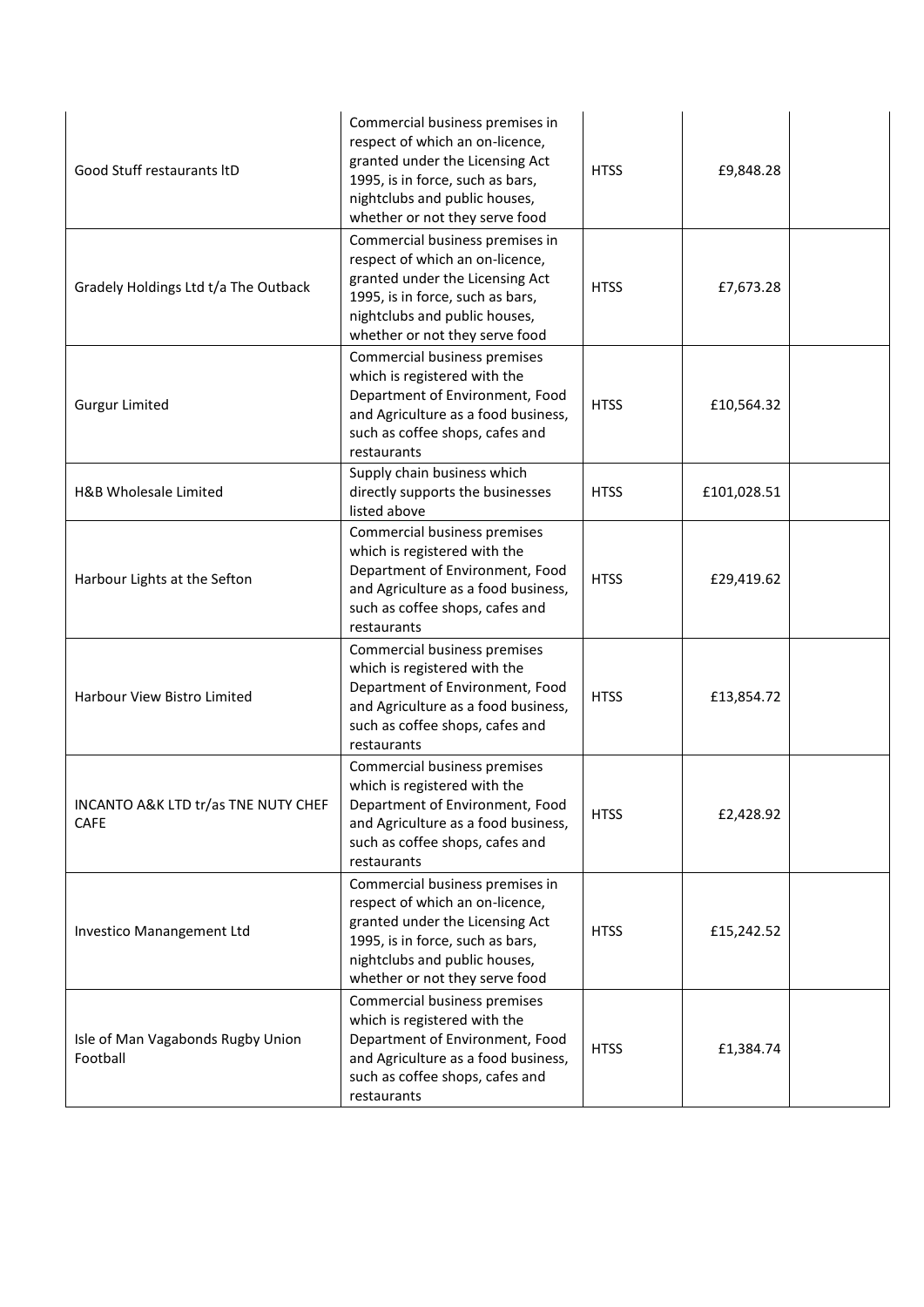| <b>JAKS LTD</b>                               | Commercial business premises<br>which is registered with the<br>Department of Environment, Food<br>and Agriculture as a food business,<br>such as coffee shops, cafes and<br>restaurants                     | <b>HTSS</b> | £28,924.47 |  |
|-----------------------------------------------|--------------------------------------------------------------------------------------------------------------------------------------------------------------------------------------------------------------|-------------|------------|--|
| Jimes Ltd. (T/A The Bohemian Coffee<br>House) | Commercial business premises<br>which is registered with the<br>Department of Environment, Food<br>and Agriculture as a food business,<br>such as coffee shops, cafes and<br>restaurants                     | <b>HTSS</b> | £28,420.83 |  |
| Jimmy's Limited                               | Commercial business premises in<br>respect of which an on-licence,<br>granted under the Licensing Act<br>1995, is in force, such as bars,<br>nightclubs and public houses,<br>whether or not they serve food | <b>HTSS</b> | £2,625.33  |  |
| JK Foods Ltd T/A Ocean Views<br>Restaurant    | Commercial business premises in<br>respect of which an on-licence,<br>granted under the Licensing Act<br>1995, is in force, such as bars,<br>nightclubs and public houses,<br>whether or not they serve food | <b>HTSS</b> | £6,195.72  |  |
| Joseph Bucknall Limited                       | Supply chain business which<br>directly supports the businesses<br>listed above                                                                                                                              | <b>HTSS</b> | £19,263.18 |  |
| Jough Ltd                                     | Commercial business premises in<br>respect of which an on-licence,<br>granted under the Licensing Act<br>1995, is in force, such as bars,<br>nightclubs and public houses,<br>whether or not they serve food | <b>HTSS</b> | £9,490.50  |  |
| Just Pizza & Pasta Ltd                        | Commercial business premises<br>which is registered with the<br>Department of Environment, Food<br>and Agriculture as a food business,<br>such as coffee shops, cafes and<br>restaurants                     | <b>HTSS</b> | £14,583.87 |  |
| K.C.Foods Limited                             | Supply chain business which<br>directly supports the businesses<br>listed above                                                                                                                              | <b>HTSS</b> | £41,178.27 |  |
| Kelcur (IOM) Limited t/a Talk of the<br>Town  | Commercial business premises<br>which is registered with the<br>Department of Environment, Food<br>and Agriculture as a food business,<br>such as coffee shops, cafes and<br>restaurants                     | <b>HTSS</b> | £5,532.96  |  |
| Kella Catering Limited                        | Commercial business premises<br>which is registered with the<br>Department of Environment, Food<br>and Agriculture as a food business,<br>such as coffee shops, cafes and<br>restaurants                     | <b>HTSS</b> | £3,824.82  |  |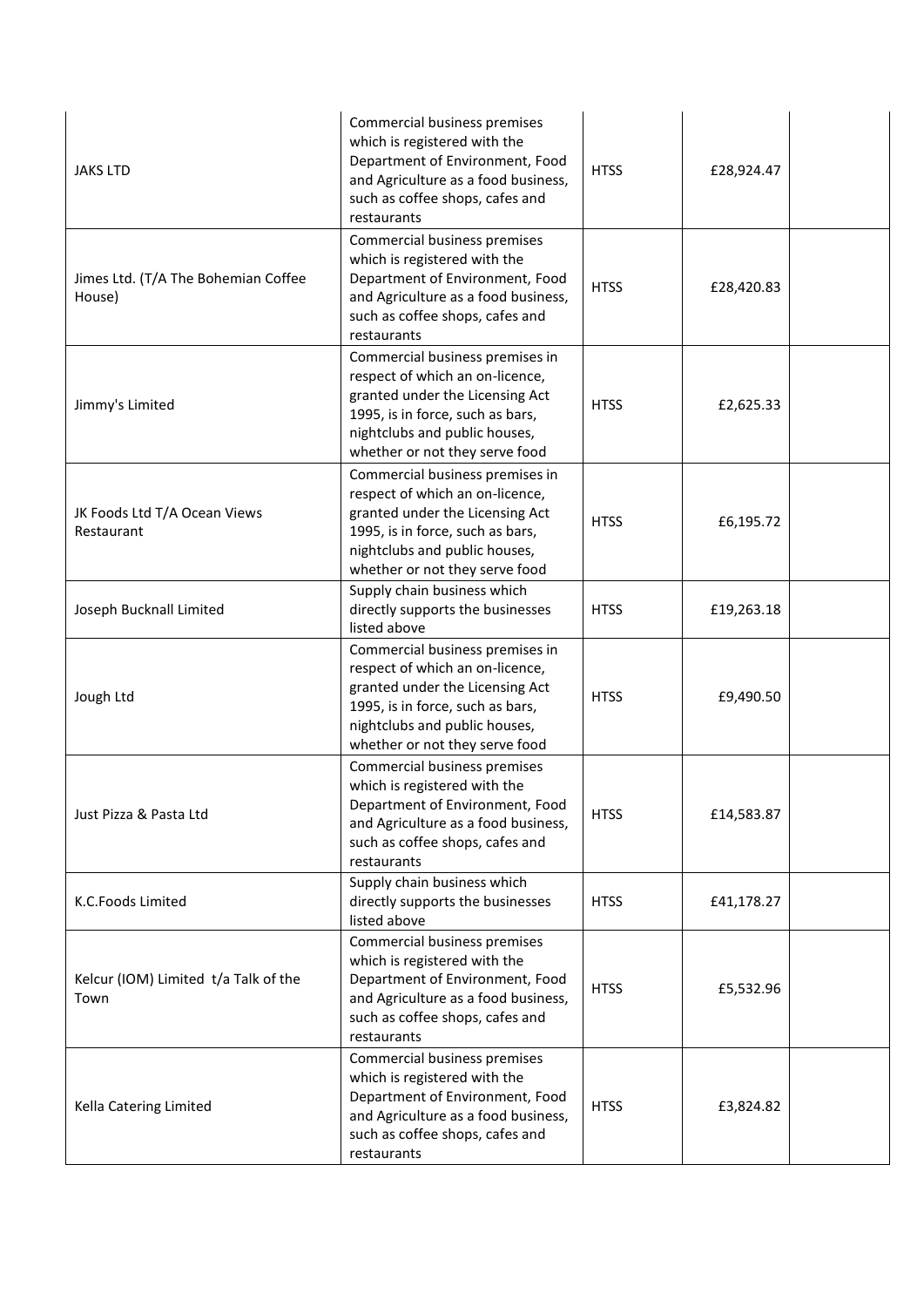| Kiljar Lightning Ltd              | Commercial business premises<br>which is registered with the<br>Department of Environment, Food<br>and Agriculture as a food business,<br>such as coffee shops, cafes and<br>restaurants     | <b>HTSS</b> | £17,251.08 |  |
|-----------------------------------|----------------------------------------------------------------------------------------------------------------------------------------------------------------------------------------------|-------------|------------|--|
| <b>Kurries and Steaks</b>         | Commercial business premises<br>which is registered with the<br>Department of Environment, Food<br>and Agriculture as a food business,<br>such as coffee shops, cafes and<br>restaurants     | <b>HTSS</b> | £3,143.52  |  |
| La Mona Lisa Limited              | Commercial business premises<br>which is registered with the<br>Department of Environment, Food<br>and Agriculture as a food business,<br>such as coffee shops, cafes and<br>restaurants; or | <b>HTSS</b> | £4,397.94  |  |
| La Piazza Limited                 | Commercial business premises<br>which is registered with the<br>Department of Environment, Food<br>and Agriculture as a food business,<br>such as coffee shops, cafes and<br>restaurants     | <b>HTSS</b> | £5,986.80  |  |
| Laxey Beach Cafe Stop Ltd         | Commercial business premises<br>which is registered with the<br>Department of Environment, Food<br>and Agriculture as a food business,<br>such as coffee shops, cafes and<br>restaurants     | <b>HTSS</b> | £749.22    |  |
| Laxey Kitchen                     | Commercial business premises<br>which is registered with the<br>Department of Environment, Food<br>and Agriculture as a food business,<br>such as coffee shops, cafes and<br>restaurants     | <b>HTSS</b> | £1,375.32  |  |
| Little Shed at The Glen           | Commercial business premises<br>which is registered with the<br>Department of Environment, Food<br>and Agriculture as a food business,<br>such as coffee shops, cafes and<br>restaurants     | <b>HTSS</b> | £505.65    |  |
| Macbeths Limited                  | Commercial business premises<br>which is registered with the<br>Department of Environment, Food<br>and Agriculture as a food business,<br>such as coffee shops, cafes and<br>restaurants     | <b>HTSS</b> | £9,317.46  |  |
| Mama Bear's Ltd t/a The Cub House | Commercial business premises<br>which is registered with the<br>Department of Environment, Food<br>and Agriculture as a food business,<br>such as coffee shops, cafes and<br>restaurants     | <b>HTSS</b> | £4,449.60  |  |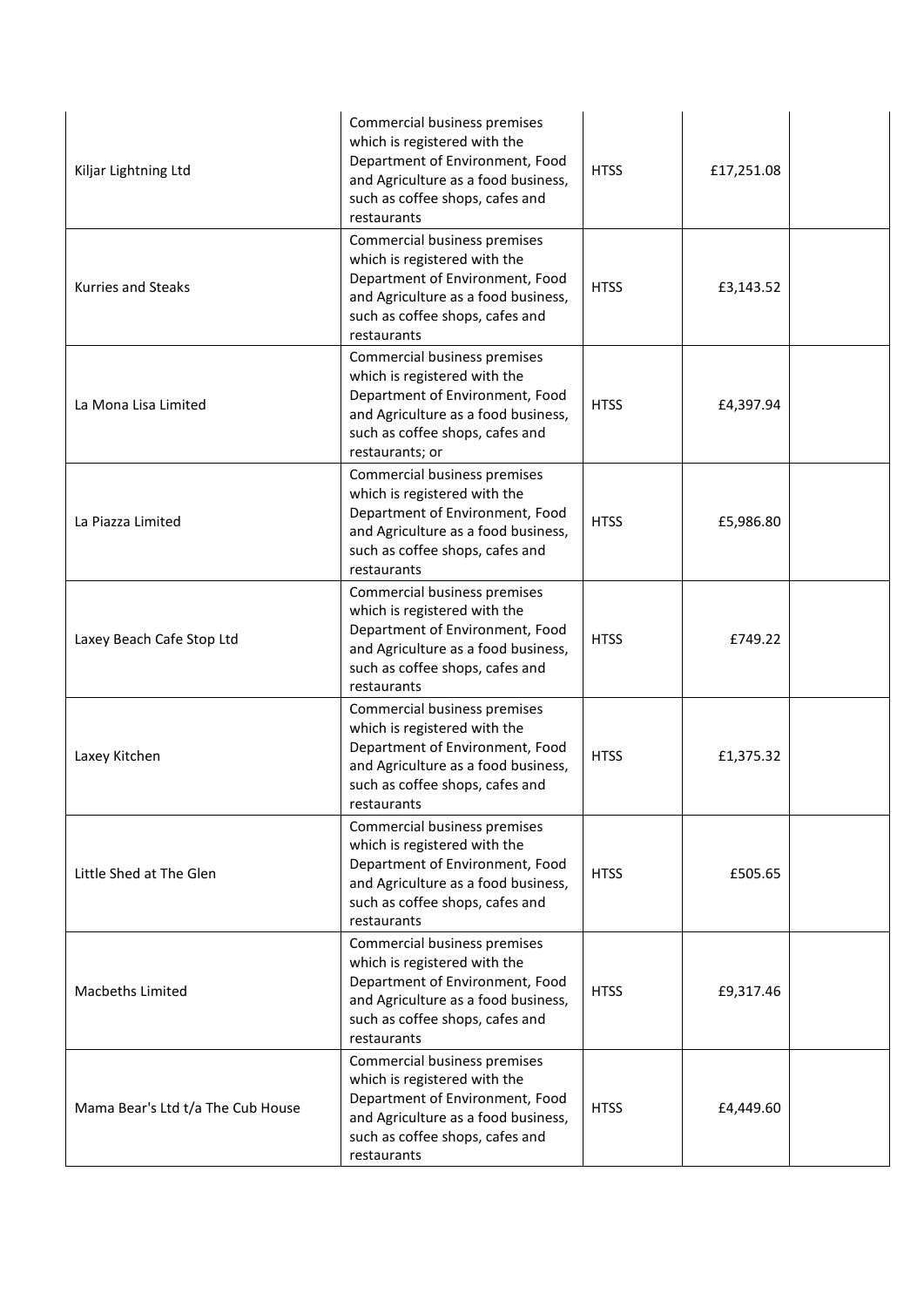| Mandarin Takeaway (PORT ERIN)                       | Commercial business premises<br>which is registered with the<br>Department of Environment, Food<br>and Agriculture as a food business,<br>such as coffee shops, cafes and<br>restaurants; or                     | <b>HTSS</b> | £4,573.29   |  |
|-----------------------------------------------------|------------------------------------------------------------------------------------------------------------------------------------------------------------------------------------------------------------------|-------------|-------------|--|
| MannVend Ltd                                        | Supply chain business which<br>directly supports the businesses<br>listed above                                                                                                                                  | <b>HTSS</b> | £21,527.19  |  |
| Manx Ices Limited                                   | Commercial business premises<br>which is registered with the<br>Department of Environment, Food<br>and Agriculture as a food business,<br>such as coffee shops, cafes and<br>restaurants                         | <b>HTSS</b> | £7,469.34   |  |
| Manx Legion Peel Branch Ltd                         | Commercial business premises in<br>respect of which an on-licence,<br>granted under the Licensing Act<br>1995, is in force, such as bars,<br>nightclubs and public houses,<br>whether or not they serve food; or | <b>HTSS</b> | £4,684.53   |  |
| Neos limited                                        | Commercial business premises<br>which is registered with the<br>Department of Environment, Food<br>and Agriculture as a food business,<br>such as coffee shops, cafes and<br>restaurants                         | <b>HTSS</b> | £8,023.65   |  |
| <b>OASIS CATERING LTD</b>                           | Commercial business premises<br>which is registered with the<br>Department of Environment, Food<br>and Agriculture as a food business,<br>such as coffee shops, cafes and<br>restaurants; or                     | <b>HTSS</b> | £5,357.88   |  |
| OASIS COFFEE LTD (COFFEE CORNER)                    | Commercial business premises<br>which is registered with the<br>Department of Environment, Food<br>and Agriculture as a food business,<br>such as coffee shops, cafes and<br>restaurants; or                     | <b>HTSS</b> | £1,353.00   |  |
| Octopus Media Limited ta Mojo's Fish &<br>Chip Shop | Commercial business premises<br>which is registered with the<br>Department of Environment, Food<br>and Agriculture as a food business,<br>such as coffee shops, cafes and<br>restaurants                         | <b>HTSS</b> | £5,995.71   |  |
| Okell and Son Limited                               | Supply chain business which<br>directly supports the businesses<br>listed above                                                                                                                                  | <b>HTSS</b> | £29,210.91  |  |
| Okells Inns Limited                                 | Commercial business premises<br>which is registered with the<br>Department of Environment, Food<br>and Agriculture as a food business,<br>such as coffee shops, cafes and<br>restaurants                         | <b>HTSS</b> | £422,249.10 |  |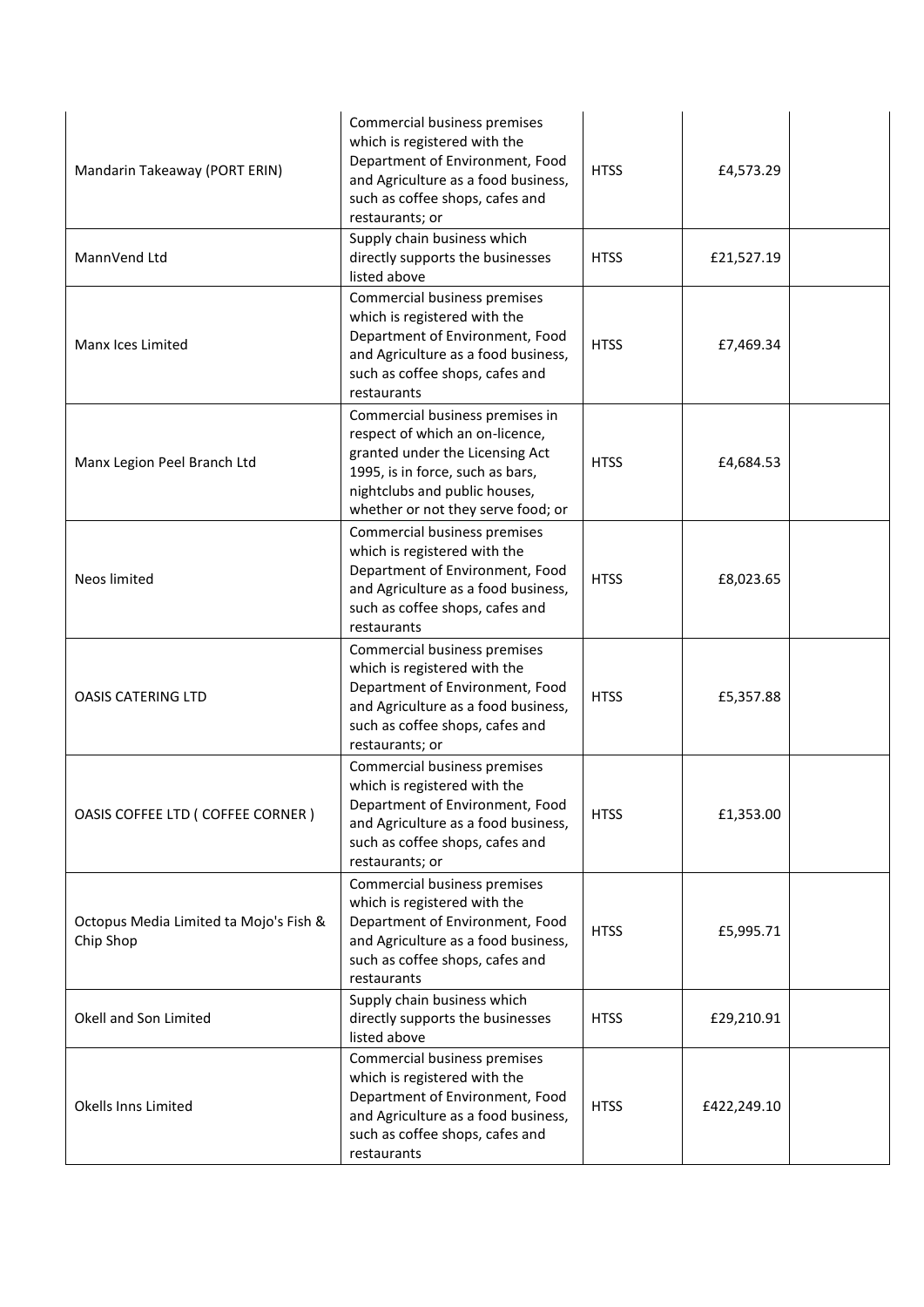| Old Market Inn                              | Commercial business premises<br>which is registered with the<br>Department of Environment, Food<br>and Agriculture as a food business,<br>such as coffee shops, cafes and<br>restaurants                     | <b>HTSS</b> | £7,718.04  |  |
|---------------------------------------------|--------------------------------------------------------------------------------------------------------------------------------------------------------------------------------------------------------------|-------------|------------|--|
| Oris de master's snack shack                | Commercial business premises<br>which is registered with the<br>Department of Environment, Food<br>and Agriculture as a food business,<br>such as coffee shops, cafes and<br>restaurants                     | <b>HTSS</b> | £1,377.24  |  |
| Ozer Limited T/A Meating Steakhouse         | Commercial business premises<br>which is registered with the<br>Department of Environment, Food<br>and Agriculture as a food business,<br>such as coffee shops, cafes and<br>restaurants                     | <b>HTSS</b> | £14,677.95 |  |
| P A Catering Ltd - t/a Ramsey<br>Trawlerman | Commercial business premises<br>which is registered with the<br>Department of Environment, Food<br>and Agriculture as a food business,<br>such as coffee shops, cafes and<br>restaurants                     | <b>HTSS</b> | £11,214.66 |  |
| Palace Entertainments Limited               | Other                                                                                                                                                                                                        | <b>HTSS</b> | £28,336.89 |  |
| Parliament street pub company Itd           | Commercial business premises in<br>respect of which an on-licence,<br>granted under the Licensing Act<br>1995, is in force, such as bars,<br>nightclubs and public houses,<br>whether or not they serve food | <b>HTSS</b> | £7,416.39  |  |
| Peel marine                                 | Commercial business premises in<br>respect of which an on-licence,<br>granted under the Licensing Act<br>1995, is in force, such as bars,<br>nightclubs and public houses,<br>whether or not they serve food | <b>HTSS</b> | £12,441.06 |  |
| PINEWOOD SOCIAL CLUB LTD                    | Commercial business premises in<br>respect of which an on-licence,<br>granted under the Licensing Act<br>1995, is in force, such as bars,<br>nightclubs and public houses,<br>whether or not they serve food | <b>HTSS</b> | £10,046.52 |  |
| Pizza Napoli Limited                        | Commercial business premises<br>which is registered with the<br>Department of Environment, Food<br>and Agriculture as a food business,<br>such as coffee shops, cafes and<br>restaurants                     | <b>HTSS</b> | £3,357.45  |  |
| Q Catering - Ticket Hall                    | Commercial business premises<br>which is registered with the<br>Department of Environment, Food<br>and Agriculture as a food business,<br>such as coffee shops, cafes and<br>restaurants                     | <b>HTSS</b> | £3,268.71  |  |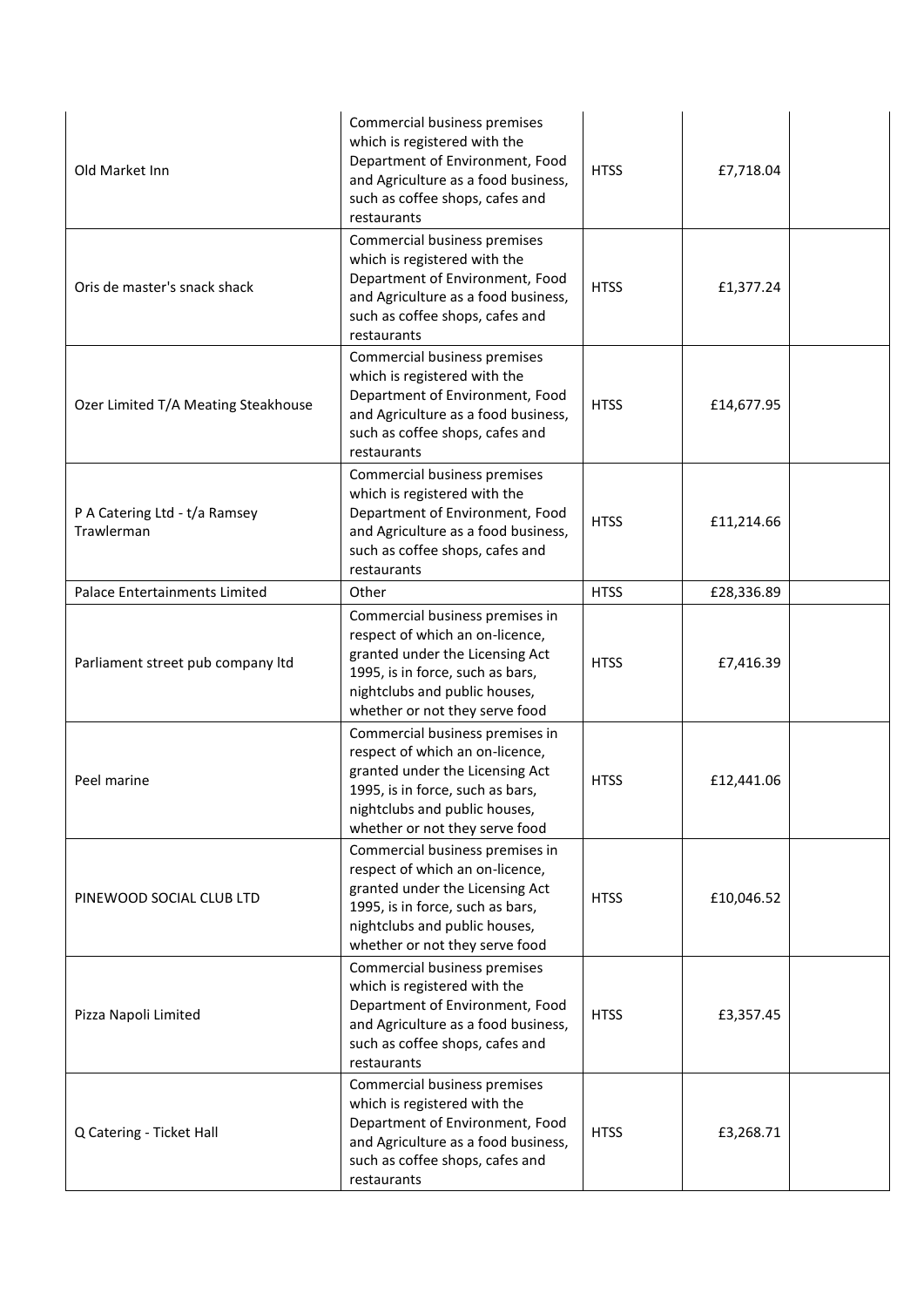| Quids Inn                    | Commercial business premises in<br>respect of which an on-licence,<br>granted under the Licensing Act<br>1995, is in force, such as bars,<br>nightclubs and public houses,<br>whether or not they serve food; or | <b>HTSS</b> | £4,610.40  |  |
|------------------------------|------------------------------------------------------------------------------------------------------------------------------------------------------------------------------------------------------------------|-------------|------------|--|
| Ravioli House                | Commercial business premises<br>which is registered with the<br>Department of Environment, Food<br>and Agriculture as a food business,<br>such as coffee shops, cafes and<br>restaurants                         | <b>HTSS</b> | £9,897.06  |  |
| Rio's BBQ & Rodizio LTD      | Commercial business premises in<br>respect of which an on-licence,<br>granted under the Licensing Act<br>1995, is in force, such as bars,<br>nightclubs and public houses,<br>whether or not they serve food     | <b>HTSS</b> | £7,844.76  |  |
| <b>Riverside Ltd</b>         | Commercial business premises<br>which is registered with the<br>Department of Environment, Food<br>and Agriculture as a food business,<br>such as coffee shops, cafes and<br>restaurants; or                     | <b>HTSS</b> | £14,188.92 |  |
| <b>Rock Food Concepts</b>    | Commercial business premises<br>which is registered with the<br>Department of Environment, Food<br>and Agriculture as a food business,<br>such as coffee shops, cafes and<br>restaurants                         | <b>HTSS</b> | £18,027.48 |  |
| Scoops Ice Cream Parlour     | Commercial business premises<br>which is registered with the<br>Department of Environment, Food<br>and Agriculture as a food business,<br>such as coffee shops, cafes and<br>restaurants                         | <b>HTSS</b> | £3,344.55  |  |
| <b>Shanes Chippy</b>         | Commercial business premises<br>which is registered with the<br>Department of Environment, Food<br>and Agriculture as a food business,<br>such as coffee shops, cafes and<br>restaurants; or                     | <b>HTSS</b> | £1,731.90  |  |
| Sirena Limited (The Buttery) | Commercial business premises<br>which is registered with the<br>Department of Environment, Food<br>and Agriculture as a food business,<br>such as coffee shops, cafes and<br>restaurants                         | <b>HTSS</b> | £11,966.67 |  |
| Spice Indian                 | Commercial business premises<br>which is registered with the<br>Department of Environment, Food<br>and Agriculture as a food business,<br>such as coffee shops, cafes and<br>restaurants                         | <b>HTSS</b> | £10,391.04 |  |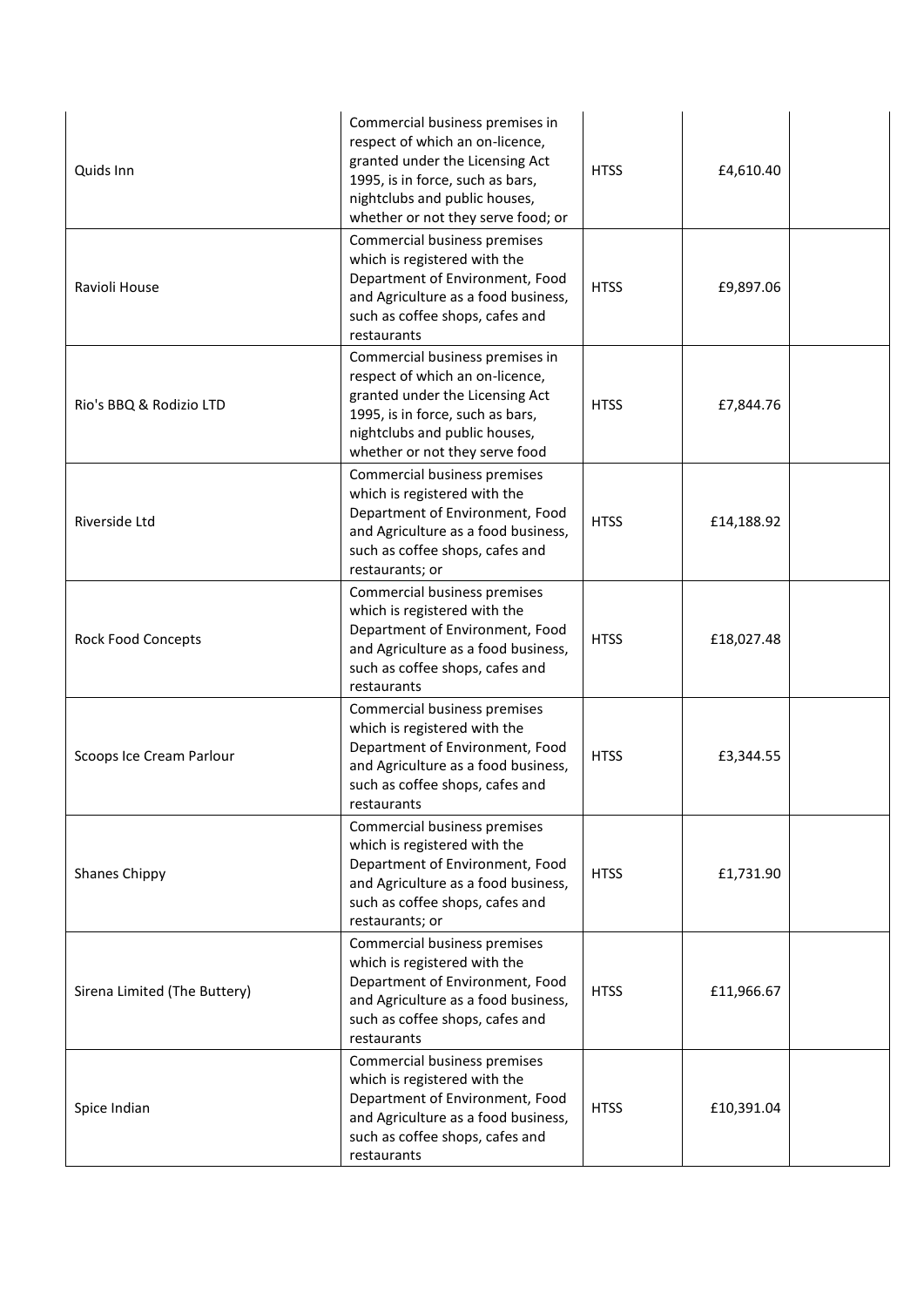| Srivari Ltd T/A Aura Bar & Bistro | Commercial business premises in<br>respect of which an on-licence,<br>granted under the Licensing Act<br>1995, is in force, such as bars,<br>nightclubs and public houses,<br>whether or not they serve food | <b>HTSS</b> | £2,637.15  |  |
|-----------------------------------|--------------------------------------------------------------------------------------------------------------------------------------------------------------------------------------------------------------|-------------|------------|--|
| Street Kitchen                    | Commercial business premises<br>which is registered with the<br>Department of Environment, Food<br>and Agriculture as a food business,<br>such as coffee shops, cafes and<br>restaurants                     | <b>HTSS</b> | £5,157.00  |  |
| <b>Succulent Savouries Ltd</b>    | Commercial business premises<br>which is registered with the<br>Department of Environment, Food<br>and Agriculture as a food business,<br>such as coffee shops, cafes and<br>restaurants                     | <b>HTSS</b> | £3,927.39  |  |
| Sugarloaf Cafe                    | Commercial business premises<br>which is registered with the<br>Department of Environment, Food<br>and Agriculture as a food business,<br>such as coffee shops, cafes and<br>restaurants                     | <b>HTSS</b> | £2,290.11  |  |
| Summerlin Ltd                     | Commercial business premises<br>which is registered with the<br>Department of Environment, Food<br>and Agriculture as a food business,<br>such as coffee shops, cafes and<br>restaurants; or                 | <b>HTSS</b> | £5,164.56  |  |
| Sunset Lakes Cafe                 | Commercial business premises<br>which is registered with the<br>Department of Environment, Food<br>and Agriculture as a food business,<br>such as coffee shops, cafes and<br>restaurants; or                 | <b>HTSS</b> | £2,302.50  |  |
| Talay Thai Ltd.                   | Commercial business premises<br>which is registered with the<br>Department of Environment, Food<br>and Agriculture as a food business,<br>such as coffee shops, cafes and<br>restaurants                     | <b>HTSS</b> | £15,198.54 |  |
| <b>TANDOOR LTD</b>                | Commercial business premises<br>which is registered with the<br>Department of Environment, Food<br>and Agriculture as a food business,<br>such as coffee shops, cafes and<br>restaurants                     | <b>HTSS</b> | £7,527.15  |  |
| <b>Tartan Group Limited</b>       | Commercial business premises<br>which is registered with the<br>Department of Environment, Food<br>and Agriculture as a food business,<br>such as coffee shops, cafes and<br>restaurants                     | <b>HTSS</b> | £7,110.21  |  |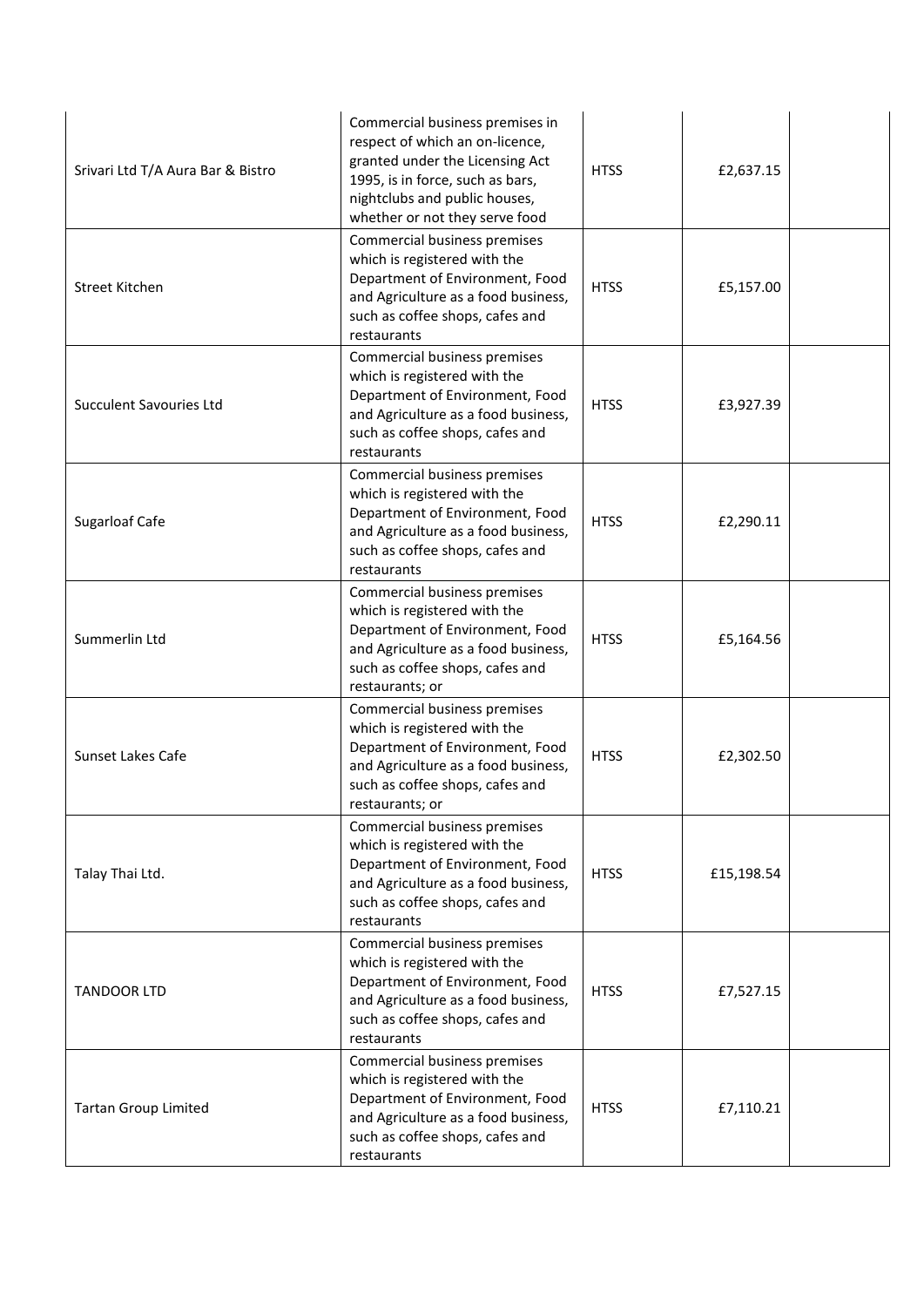| The Albert Hotel                   | Commercial business premises in<br>respect of which an on-licence,<br>granted under the Licensing Act<br>1995, is in force, such as bars,<br>nightclubs and public houses,<br>whether or not they serve food     | <b>HTSS</b> | £10,258.56 |  |
|------------------------------------|------------------------------------------------------------------------------------------------------------------------------------------------------------------------------------------------------------------|-------------|------------|--|
| The Alpine Cafe                    | Commercial business premises<br>which is registered with the<br>Department of Environment, Food<br>and Agriculture as a food business,<br>such as coffee shops, cafes and<br>restaurants                         | <b>HTSS</b> | £6,000.36  |  |
| The Caff                           | Commercial business premises<br>which is registered with the<br>Department of Environment, Food<br>and Agriculture as a food business,<br>such as coffee shops, cafes and<br>restaurants                         | <b>HTSS</b> | £7,700.37  |  |
| THE CENTRAL BAR AND BISTRO LIMITED | Commercial business premises in<br>respect of which an on-licence,<br>granted under the Licensing Act<br>1995, is in force, such as bars,<br>nightclubs and public houses,<br>whether or not they serve food     | <b>HTSS</b> | £4,371.84  |  |
| The Coffee Cottage Ltd             | Commercial business premises<br>which is registered with the<br>Department of Environment, Food<br>and Agriculture as a food business,<br>such as coffee shops, cafes and<br>restaurants                         | <b>HTSS</b> | £777.09    |  |
| The Creek Inn Limited              | Commercial business premises<br>which is registered with the<br>Department of Environment, Food<br>and Agriculture as a food business,<br>such as coffee shops, cafes and<br>restaurants                         | <b>HTSS</b> | £12,676.80 |  |
| The Eatery                         | Commercial business premises<br>which is registered with the<br>Department of Environment, Food<br>and Agriculture as a food business,<br>such as coffee shops, cafes and<br>restaurants                         | <b>HTSS</b> | £4,969.08  |  |
| THE FIG & OLIVE                    | Commercial business premises<br>which is registered with the<br>Department of Environment, Food<br>and Agriculture as a food business,<br>such as coffee shops, cafes and<br>restaurants; or                     | <b>HTSS</b> | £11,250.00 |  |
| The Front Porch                    | Commercial business premises in<br>respect of which an on-licence,<br>granted under the Licensing Act<br>1995, is in force, such as bars,<br>nightclubs and public houses,<br>whether or not they serve food; or | <b>HTSS</b> | £8,515.11  |  |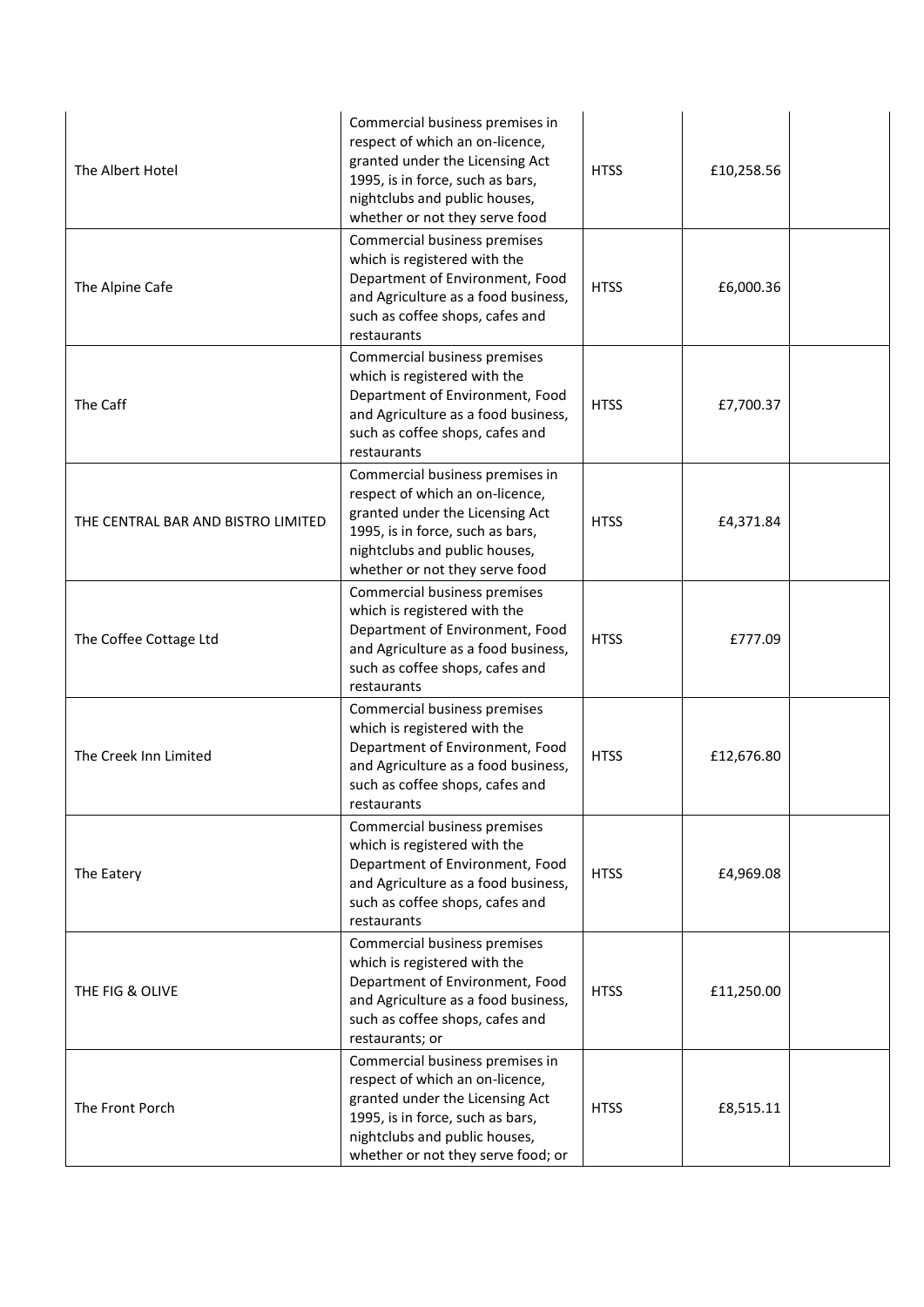| the hawthorn bar & bistro         | Commercial business premises in<br>respect of which an on-licence,<br>granted under the Licensing Act<br>1995, is in force, such as bars,<br>nightclubs and public houses,<br>whether or not they serve food | <b>HTSS</b> | £5,026.98  |  |
|-----------------------------------|--------------------------------------------------------------------------------------------------------------------------------------------------------------------------------------------------------------|-------------|------------|--|
| The Laxey Glen Ltd                | Commercial business premises in<br>respect of which an on-licence,<br>granted under the Licensing Act<br>1995, is in force, such as bars,<br>nightclubs and public houses,<br>whether or not they serve food | <b>HTSS</b> | £3,544.74  |  |
| The Laxey Glen Ltd                | Commercial business premises<br>which is registered with the<br>Department of Environment, Food<br>and Agriculture as a food business,<br>such as coffee shops, cafes and<br>restaurants                     | <b>HTSS</b> | £1,950.60  |  |
| The Mad Hatter Cake Boutique Ltd. | Commercial business premises<br>which is registered with the<br>Department of Environment, Food<br>and Agriculture as a food business,<br>such as coffee shops, cafes and<br>restaurants                     | <b>HTSS</b> | £4,467.60  |  |
| The Peveril Peel Limited          | Commercial business premises in<br>respect of which an on-licence,<br>granted under the Licensing Act<br>1995, is in force, such as bars,<br>nightclubs and public houses,<br>whether or not they serve food | <b>HTSS</b> | £8,618.40  |  |
| The Shed                          | Commercial business premises<br>which is registered with the<br>Department of Environment, Food<br>and Agriculture as a food business,<br>such as coffee shops, cafes and<br>restaurants                     | <b>HTSS</b> | £481.65    |  |
| Tynwald Pies Limited              | Commercial business premises<br>which is registered with the<br>Department of Environment, Food<br>and Agriculture as a food business,<br>such as coffee shops, cafes and<br>restaurants                     | <b>HTSS</b> | £14,397.90 |  |
| Venture Ltd                       | Other                                                                                                                                                                                                        | <b>HTSS</b> | £1,246.71  |  |
| Versa                             | Commercial business premises<br>which is registered with the<br>Department of Environment, Food<br>and Agriculture as a food business,<br>such as coffee shops, cafes and<br>restaurants; or                 | <b>HTSS</b> | £1,800.00  |  |
| Victoria Grill Castletown         | Commercial business premises<br>which is registered with the<br>Department of Environment, Food<br>and Agriculture as a food business,<br>such as coffee shops, cafes and<br>restaurants                     | <b>HTSS</b> | £2,424.30  |  |